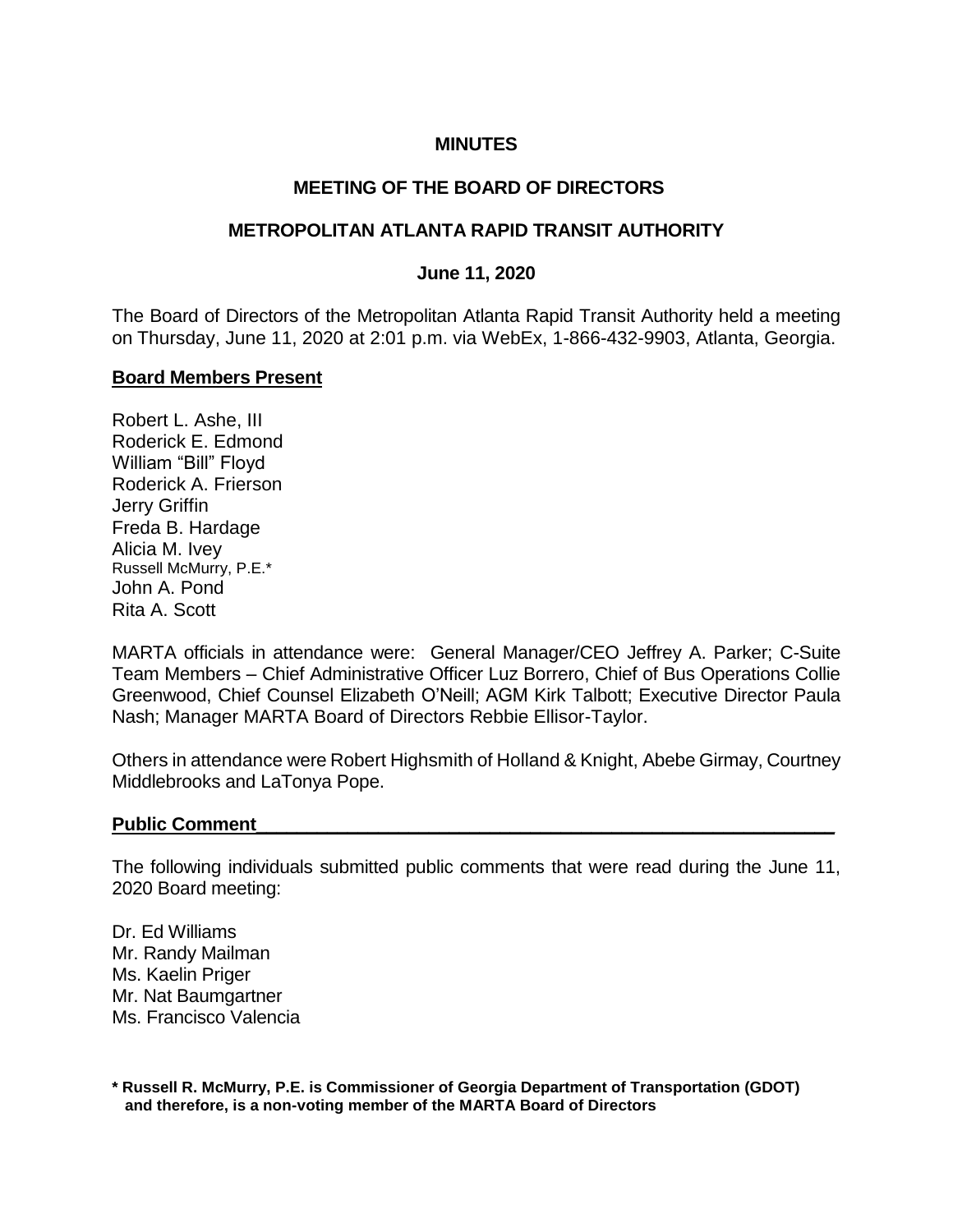**\* \* \***

# **Approval of the Minutes of the May 14, 2020 Meeting of the MARTA Board of Directors\_\_\_\_\_\_\_\_\_\_\_\_\_\_\_\_\_\_\_\_\_\_\_\_\_\_\_\_\_\_\_\_\_\_\_\_\_\_\_\_\_\_\_\_\_\_\_\_\_\_\_\_\_\_\_\_\_\_\_\_\_\_**

On motion by Mr. Ashe seconded by Ms. Ivey, the minutes were unanimously approved by a vote of 9 to 0 with 10\* members present.

## **Audit Committee\_\_\_\_\_\_\_\_\_\_\_\_\_\_\_\_\_\_\_\_\_\_\_\_\_\_\_\_\_\_\_\_\_\_\_\_\_\_\_\_\_\_\_\_\_\_\_\_\_\_\_\_\_\_\_\_\_**

Mr. Pond reported the Audit Committee met on May 1, 2020 and received the following briefings:

- a) FY 20 External Audit Plan
- b) Internal Audit Activity
- c) Cybersecurity Update

## **External Relations Committee Report\_\_\_\_\_\_\_\_\_\_\_\_\_\_\_\_\_\_\_\_\_\_\_\_\_\_\_\_\_\_\_\_\_\_\_\_\_\_\_\_**

Mr. Ashe reported the External Relations Committee met on May 21, 2020 and received the following briefings:

- a) Pandemic Response Update
- b) Riders Advisory Council Update
- c) FY 21 Budget Public Engagement

### **Planning & Capital Programs Committee Report\_\_\_\_\_\_\_\_\_\_\_\_\_\_\_\_\_\_\_\_\_\_\_\_\_\_\_\_\_\_\_**

On behalf of Dr. Edmond, Mr. Floyd reported the Planning & External Relations Committee met on May 28, 2020 and approved the following resolutions:

- a. Resolution of the MARTA Board of Directors Approving an Intergovernmental Agreement with the City of Atlanta for the Development and Implementation of the More MARTA Expansion Program
- b. Resolution Authorizing the Expenditure of Capital Funds for General Consulting and Professional Services (GCPS) for the Department of Capital Programs Delivery in Fiscal Year 2021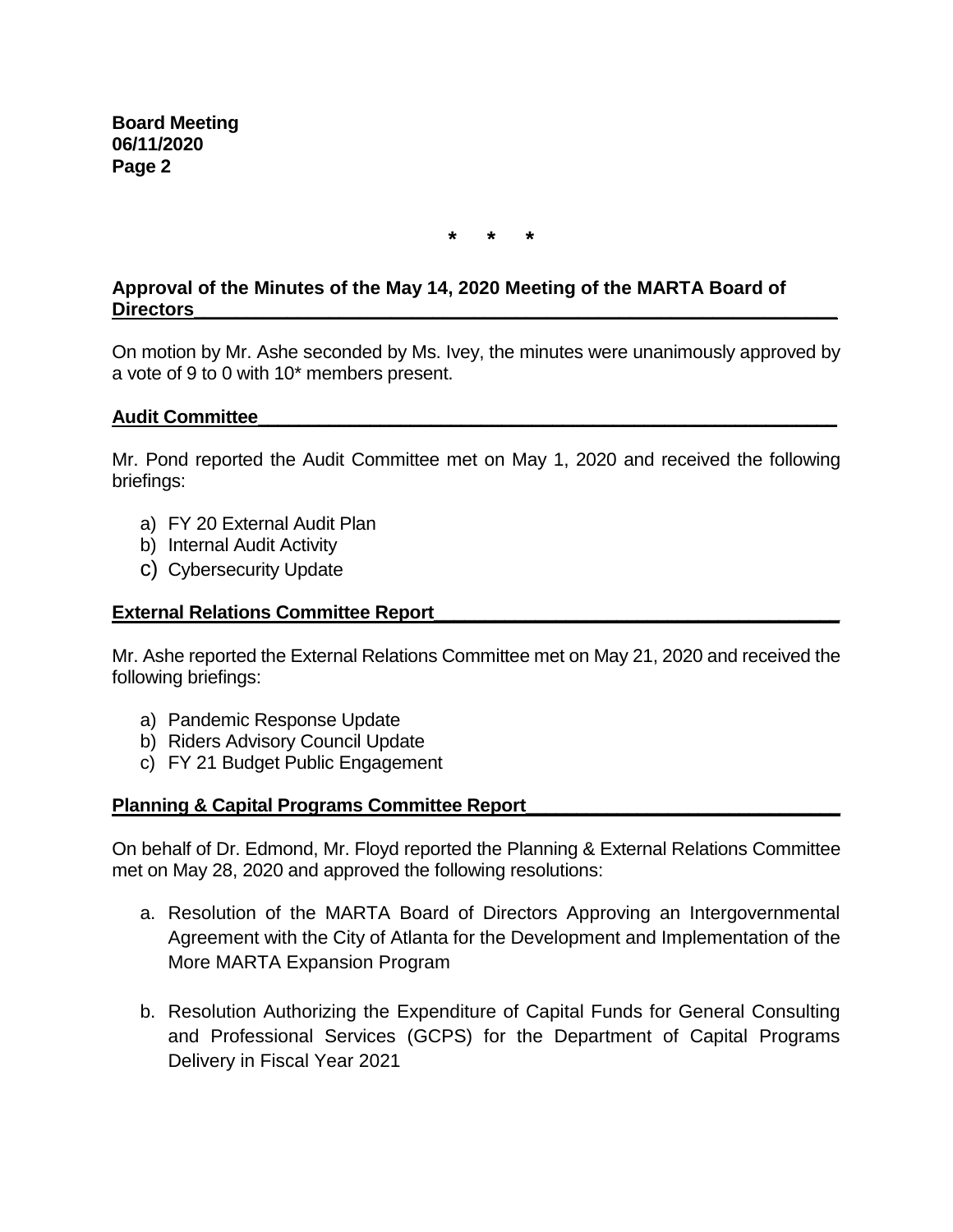On motion by Mr. Floyd seconded by Mr. Pond, resolutions 'a and b' were unanimously approved by a vote of 9 to 0 with 10\* members present. Ms. Scott abstained. **A copy of the resolutions, AS APPROVED, are ATTACHED TO AND MADE PART OF THE OFFICIAL RECORD COPY OF THESE MINUTES.**

The Committee received the following briefing:

a) City of Atlanta Intergovernmental Agreement (IGA) for the More MARTA Expansion Program

# **Operations & Safety Committee Report**

On behalf of Mr. Griffin, Ms. Ivey reported the Operations & Safety Committee met on May 28, 2020 and approved the following resolutions:

- a. Resolution Authorizing the Expenditure of Capital Funds for General Consulting and Professional Services (GCPS) for the Departments of Safety and Quality Assurance, Police, and Information Security in Fiscal Year 2021
- b. Resolution Authorizing the Solicitation of proposals for the Procurement of Computer Aided Dispatch/Records Management System-P46669
- c. Resolution Authorizing the Rejection of Bids Received for the Procurement of MPD Uniforms and Equipment-IFB B45252
- d. Resolution Authorizing the Award of a Contract for the Procurement of four (4) sixty-foot (60') Articulated CNG Buses - P46638

On motion by Ms. Ivey seconded by Mr. Frierson, resolutions 'a-d' were unanimously approved by a vote of 9 to 0 with 10\* members present. Ms. Scott abstained. **A copy of the resolutions, AS APPROVED, are attached TO AND MADE PART OF THE OFFICIAL RECORD COPY OF THESE MINUTES.**

The Committee received the following briefing:

a) Mobility Overview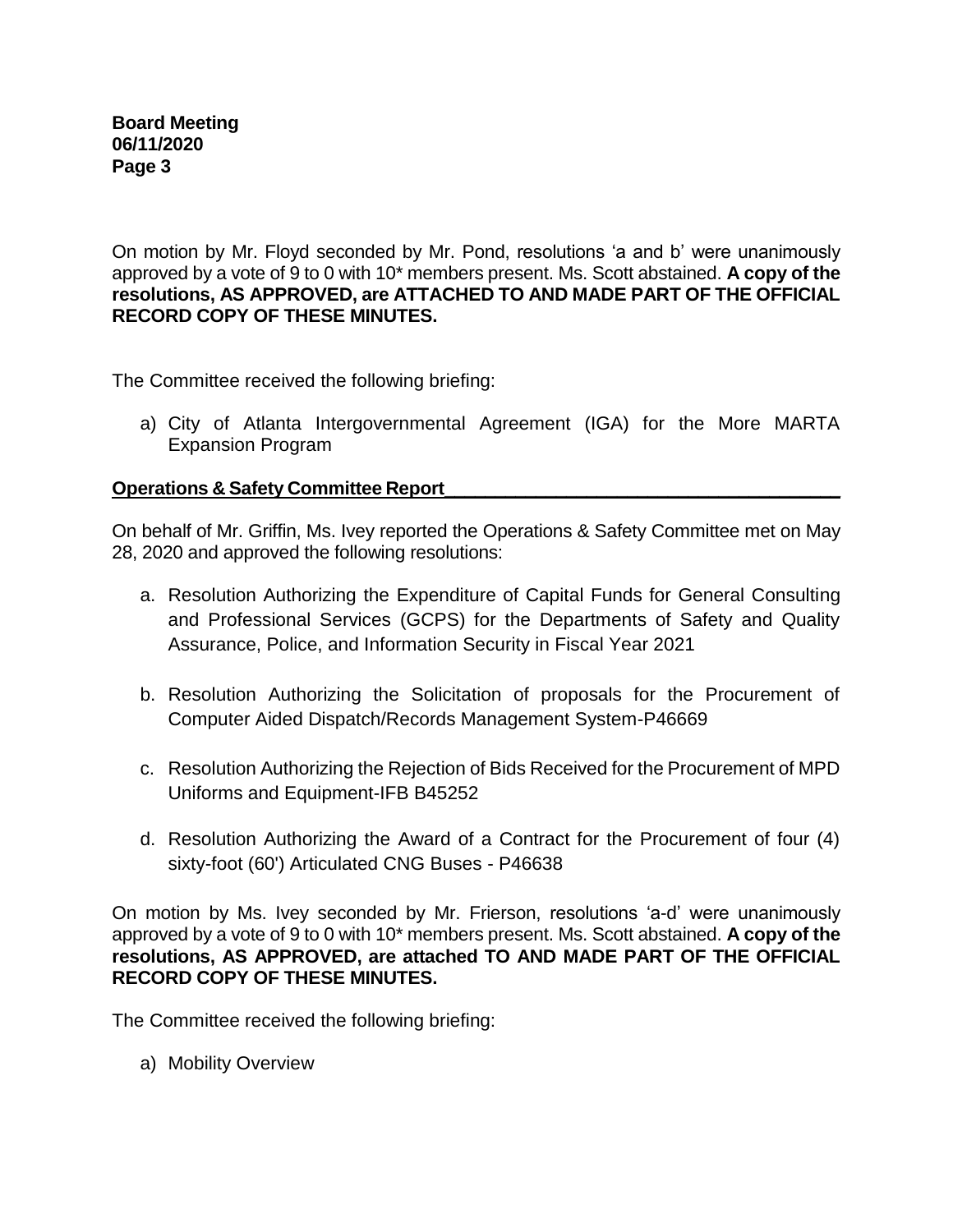## **Business Management Committee Report\_\_\_\_\_\_\_\_\_\_\_\_\_\_\_\_\_\_\_\_\_\_\_\_\_\_\_\_\_\_\_\_\_\_**

Mr. Frierson reported the Business Management Committee met on May 28, 2020 and approved the following resolutions:

- a. Resolution Authorizing the Solicitation of Proposals for the Procurement of Risk Management Investigative Services
- b. Resolution Authorizing the Solicitation of Proposals for the Procurement of General Counsel and Other Legal Services, RFP P46721
- c. Resolution Authorizing a Modification in Contractual Authorization for Automation of Background Screens, RFP P41453
- d. Resolution Authorizing the Solicitation of Proposals for the Procurement of Automation of Background Screens, RFP P46774
- e. Resolution Authorizing a Modification in Contractual Authorization for the Trapeze Master Agreement, RFP P34149
- f. Resolution Authorizing a Modification in Contractual Authorization for Employee Online Performance Management System Software Contract, RFP P44358
- g. Resolution Authorizing the Expenditure of Capital and Operating Funds for General Consulting and Professional Services for the Department of Technology in Fiscal Year 2021 (July 1, 2020 – June 30, 2021) –
- h. Resolution to Adopt Fiscal Year 2021 Operating and Capital Funds Budget

On motion by Mr. Frierson seconded by Mr. Floyd, resolutions 'a-h' were unanimously approved by a vote of 9 to 0 with 10\* members present. **A copy of the resolutions, AS APPROVED, ARE ATTACHED TO AND MADE PART OF THE OFFICIAL RECORD COPY OF THESE MINUTES.**

**Resolution Authorizing the Authority to Enter Into Negotiations with Portman Holding, LLC for the Development of Parcel #D3044 at North Avenue Station, RFP P43033\_\_\_\_\_\_\_\_\_\_\_\_\_\_\_\_\_\_\_\_\_\_\_\_\_\_\_\_\_\_\_\_\_\_\_\_\_\_\_\_\_\_\_\_\_\_\_\_\_\_\_\_\_\_\_\_\_\_\_\_\_\_\_\_\_**

On motion by Mr. Ashe seconded by Mr. Pond, a resolution to remove this matter from the Agenda was approved by a vote of 9 to 0 with 10\* members present.